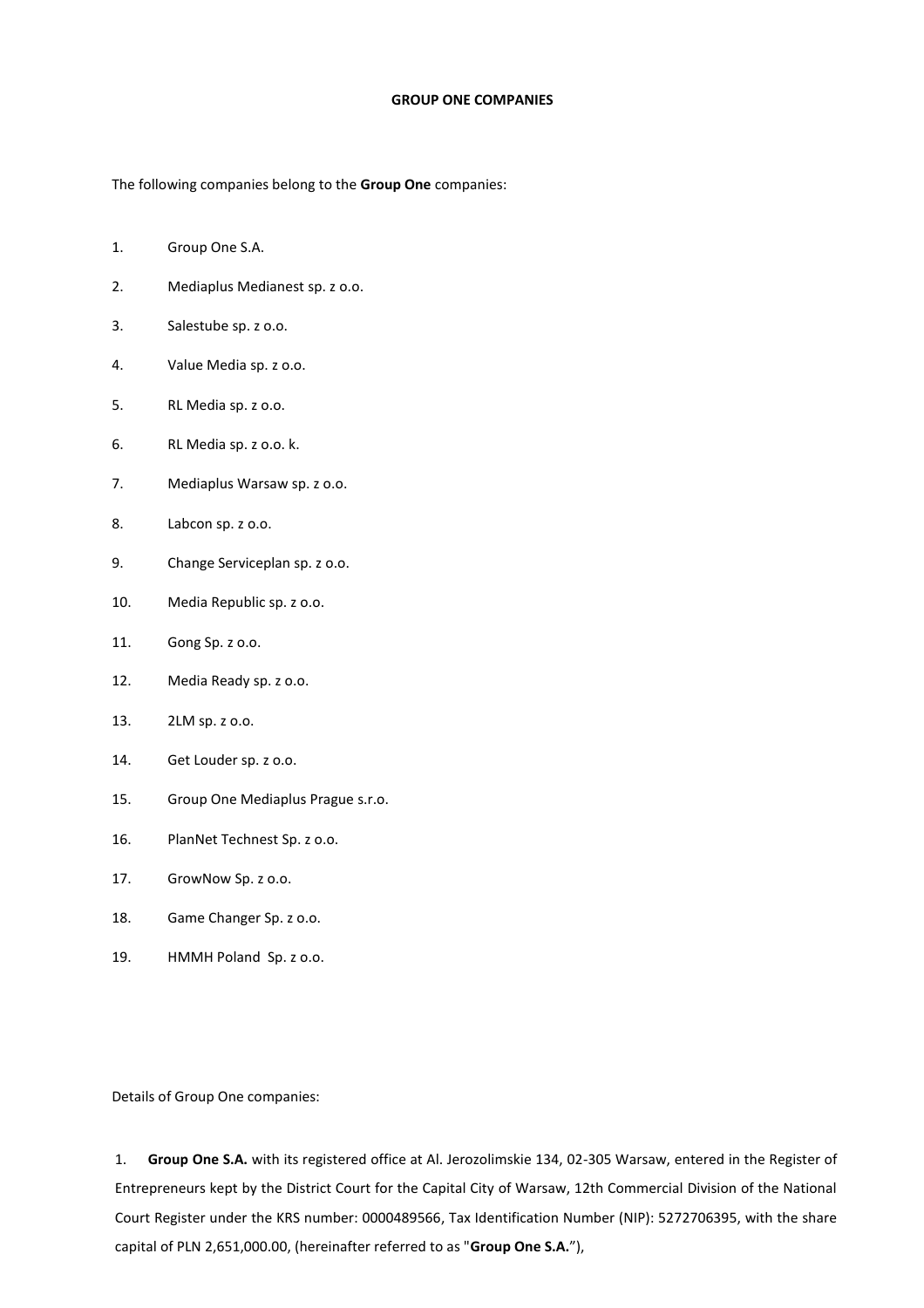2. **Group One Media sp. z o.o.** with its registered office at Al. Jerozolimskie 134, 02-305 Warsaw, entered in the Register of Entrepreneurs kept by the District Court for the Capital City of Warsaw, 12th Commercial Division of the National Court Register under the KRS number: 0000679905, Tax Identification Number (NIP): 7010694864, with the share capital of PLN 5,000,000, (hereinafter: "**GROUP ONE MEDIA**"),

3. **Salestube sp. z o.o.** with its registered seat at Al. Jerozolimskie 134, 02-305 Warsaw, entered into the Register of Entrepreneurs kept by the District Court for the Capital City of Warsaw, 12th Commercial Division of the National Court Register under the KRS number: 0000295205, Tax Identification Number (NIP): 1080004353, with the share capital of PLN 50,000, (hereinafter referred to as: "**SALESTUBE**"),

4. **Value Media sp. z o.o.** with its registered office at Al. Jerozolimskie 134, 02-305 Warsaw, entered into the Register of Entrepreneurs kept by the District Court for the Capital City of Warsaw, 12th Commercial Division of the National Court Register under the number KRS: 0000240131, Tax Identification Number (NIP): 5262879929, with the share capital of PLN 500,000 (hereinafter referred to as: "**VALUE MEDIA**"),

5. **RL Media Sp. z o.o.** with its registered office at Al. Jerozolimskie 134, 02-305 Warsaw, entered into the Register of Entrepreneurs kept by the District Court for the Capital City of Warsaw, 12th Commercial Division of the National Court Register under KRS number: 0000697463, Tax Identification Number (NIP): 7010719038 with a limited partner's liability amount of PLN 5,000, (hereinafter referred to as: "**RL MEDIA Sp. z o.o.**"),

6. **RL Media Sp. z o.o. Sp.k.** with its registered office at Al. Jerozolimskie 134, 02-305 Warsaw, entered into the Register of Entrepreneurs kept by the District Court for the Capital City of Warsaw, 12th Commercial Division of the National Court Register under the following KRS number: 0000702425, Tax Identification Number (NIP): 7010760880 with the share capital of PLN 10,000, represented by RL Media Sp. z o.o. (general partner) (hereinafter referred to as: **"RL MEDIA Sp. z o.o. Sp.k."**),

7. **Mediaplus Warsaw sp. z o.o.** with its registered office at AL. Jerozolimskie 134, 02-305 Warsaw, entered into the Register of Entrepreneurs maintained by the District Court for the Capital City of Warsaw, 12th Commercial Division of the National Court Register under the number KRS: 0000295205, Tax Identification Number (NIP): 1080004353 with the share capital of PLN 50,000 (hereinafter referred to as: "**MEDIA PLUS**"),

8. **Labcon Sp. z o.o.** with its registered office at Al. Jerozolimskie 134, 02-305 Warsaw, entered into the Register of Entrepreneurs kept by the District Court for the Capital City of Warsaw, 12th Commercial Division of the National Court Register under the number KRS 0000290476, Tax Identification Number (NIP): 5222868428, with the share capital of PLN 200,000, (hereinafter referred to as: "**LABCON**"),

9. **Change Serviceplan sp. z o.o.** with its registered office at Al. Jerozolimskie 134, 02-305 Warsaw, entered into the Register of Entrepreneurs kept by the District Court for the Capital City of Warsaw, 12th Commercial Division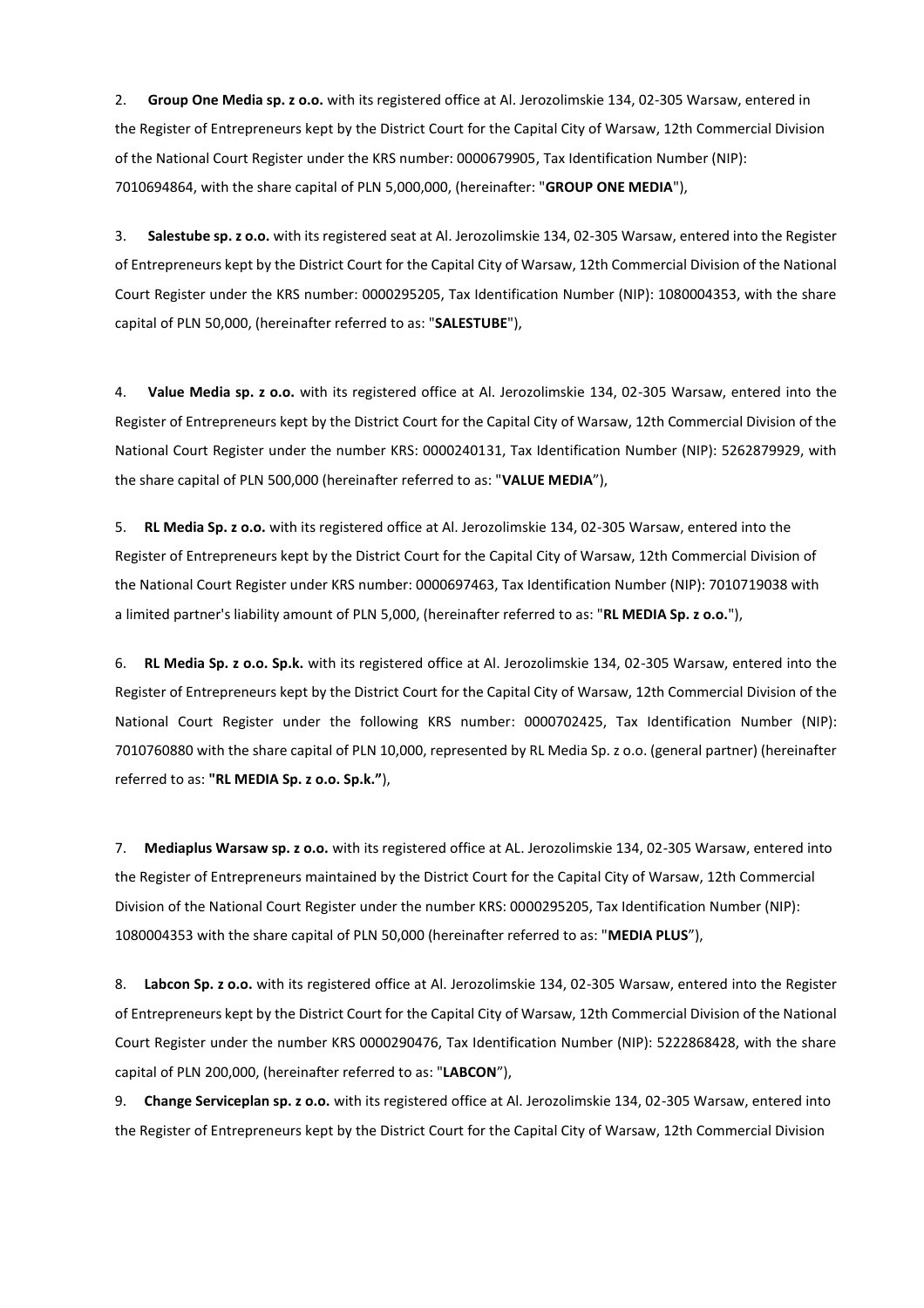of the National Court Register, under KRS number: 0000352269, Tax Identification Number (NIP): 5213560286, with the share capital of PLN 60,000, (hereinafter: "**CHANGE**"),

10. **Media Republic sp. z o.o.** with the registered office at Al. Jerozolimskie 134, 02-305 Warsaw, entered into the Register of Entrepreneurs kept by the District Court for the capital city of Warsaw, 12th Commercial Division of the National Court Register under the KRS number: 0000258961, Tax Identification Number (NIP): 7010027926, with the share capital of PLN 54,650, (hereinafter referred to as: "**MEDIA REPUBLIC**"),

11. **GONG** with its registered office at ul. Długosza nr 2, 44-100 Gliwice, entered into the Register of Entrepreneurs kept by the District Court in Gliwice, 10th Commercial Division of the National Court Register under KRS: 0000358945, Tax Identification Number (NIP): 6312613997, with the share capital of PLN 50,000, (hereinafter referred to as: "**GONG**"),

12. **Media Ready Sp. z o.o.** z siedzibą na ulicy Al. Jerozolimskie 134, 02-305 Warszawa wpisaną do Rejestru Przedsiębiorców prowadzonego przez Sąd Rejonowy dla m.st. Warszawy XII Wydział Gospodarczy Krajowego Rejestru Sądowego pod numerem KRS: 0000727246, NIP: 7010817350, o kapitale zakładowym w wysokości 5 000,00 PLN (dalej zwana: "MEDIA READY"),

13. **2LM Sp. z o.o.** with its registered office at Al. Jerozolimskie 134, 02-305 Warsaw, entered into the Register of Entrepreneurs kept by the District Court for the Capital City of Warsaw, 12th Commercial Division of the National Court Register under the KRS number: 0000503358, Tax Identification Number (NIP): 8992752539, with the share capital of PLN 5,000 (hereinafter referred to as: "**2LM**"),

14. **Get Louder Sp. z o.o.** with its registered office at Al. Jerozolimskie 134, 02-305 Warsaw, entered into the Register of Entrepreneurs kept by the District Court for the Capital City of Warsaw, 12th Commercial Division of the National Court Register under the number KRS: 0000561392, Tax Identification Number (NIP): 5223030928, with the share capital of PLN 5,000, which is represented by Maciej Hutyra - President of the Management Board (hereinafter referred to as: "**GET LOUDER**"),

15. **Group One Mediaplus Prague s.r.o.** with its registered office at Klimentská 1746/52, 110 00 Prague 1, ID No. 08590583, entered in the Companies Register kept by the Prague Court, section C, entry 334953, (hereinafter: **"Group One Mediaplus Prague"**).

16. **Plan.Net Technest Sp. z o.o.** with its registered office at Al. Jerozolimskie 134, 02-305 Warsaw, entered into the Register of Entrepreneurs kept by the District Court for the Capital City of Warsaw, 12th Commercial Division of the National Court Register under the KRS number: 0000677478, Tax Identification Number (NIP): 7010689691, with the share capital of PLN 5,000, represented by Jakub Potrzebowski - Member of the Management Board, (hereinafter referred to as: "**Technest**"),

17. **GrowNow Sp. z o.o.** with its registered office at Al. Jerozolimskie 134, 02-305 Warsaw, entered into the Register of Entrepreneurs kept by the District Court for the Capital City of Warsaw, 12th Commercial Division of the